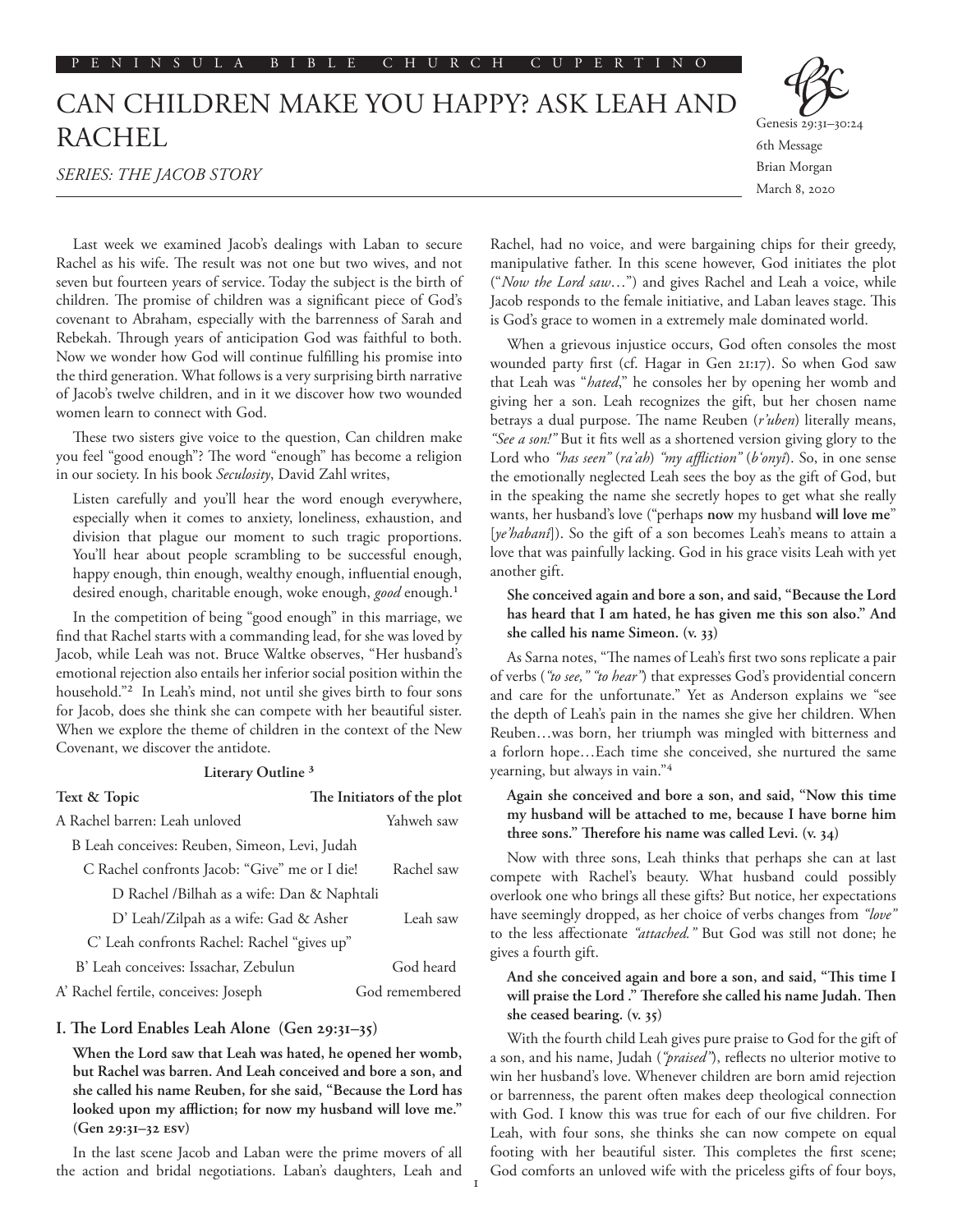and she stops bearing. Whether because the Lord closed her womb or she lost access to her husband, we aren't told, though her later confrontation with Rachel (30:15) suggests the latter. For typical of life, grace never happens in a vacuum, and God's gifts to one individual become another's coveted prize.

#### **II. Fierce Competition Between Sisters (Gen 30:1–13)**

#### **A. Rachel Confronts Jacob (vv. 1–2)**

**When Rachel saw that she bore Jacob no children, she envied her sister. She said to Jacob, "Give me children, or I shall die!" Jacob's anger was kindled against Rachel, and he said, "Am I in the place of God, who has withheld from you the fruit of the womb?" (vv. 1–2)**

Jacob lives in a marriage where neither wife is content. Leah has children but lacks love, while Rachel is loved, but lacks children. Each wife desperately wants what the other has. What they do have in no way compensates for what they lack, and they suffer. After years of jealousy, Rachel finally expresses her pain, "Give me children, or else I die!" Rachel should have prayed, but she demands Jacob solve the dilemma to soothe her unbearable pain. Her words communicate a lot, especially being her first recorded speech.<sup>5</sup>

First, she blames Jacob. Second, she implies his love means nothing without children. Alter observes that her "impetuousness is reminiscent of her brother-in-law Esau, who also announced to Jacob that he was on the point of death if Jacob did not immediately give him what he wanted."6 If she could articulate her emotions, I'm sure she would have said watching her sister bear four children for the one she loved, while she remained barren, was unspeakable anguish. But when emotions are bottled up for too long, we seldom express them the way we would like.

Jacob lacks sensitivity and responds in kind. His answer, "Blame God, not me!" though theologically correct, is extremely defensive and lacks the empathy needed to soothe Rachel's pain. Generations later, Elkanah does little better when he attempts to address Hannah's pain of barrenness with, "Aren't I better to you than ten sons?" (2 Sam 1:8) Hannah responds by turning to the Lord and pouring out her heart in efficacious prayer. Hannah becomes the model of faith for barren women.7 Rachel does not yet demonstrate that faith or maturity.

## **B. Rachel offers Jacob Bilhah, her maid (vv. 3–5)**

**Then she said, "Here is my servant Bilhah; go in to her, so that she may give birth on my behalf, that even I may have children through her." So she gave him her servant Bilhah as a wife, and Jacob went in to her. And Bilhah conceived and bore Jacob a son. (vv. 3–5)**

Rachel handles her pent up frustration not by prayer, but by impetuously reverting to Sarah's earlier scheme (Gen 16:1-6). If she can't personally bear the children of promise, she will conceive them through her maid, and then adopt them (i.e. "bear on my knees") at birth. So she offers her maid, Bilhah, to Jacob, who quickly complies. The plan is an instant success, and Bilhah bears a son.

# **C. Rachel claims the victory in the naming (vv. 6–8)**

**Then Rachel said, "God has judged me, and has also heard my voice and given me a son." Therefore she called his name Dan. Rachel's servant Bilhah conceived again and bore Jacob a second son. Then Rachel said, "With mighty wrestlings I have**  **wrestled with my sister and have prevailed." So she called his name Naphtali. (vv. 6–8)**

Once Rachel receives the boy she is overcome with joy and glorifies God. But sadly the name she chooses, Dan (*"vindicated me"*), taints the gift with a competitive sting, as if God had taken her side to restore her dominance over her sister. But the God who never keeps score, acts once again with gracious abundance, doubling the gift and granting Bilhah another child. To Rachel, winning this last round is the ultimate victory. The boy's name, *Naphtali* (*"with the wrestlings of God I have wrestled my sister"*), cements her belief that God has permanently taken her side, giving her final victory over her sister. Sadly, it reflects not praise but dominance in her struggle for the coveted "love trophy." But little does Rachel know that when we compete to prove our worth, it never produces contentment, and Leah will answer with a little competition of her own.

## **B. Leah bears through Zilpah (vv. 9-13)**

**When Leah saw that she had ceased bearing children, she took her servant Zilpah and gave her to Jacob as a wife. Then Leah's servant Zilpah bore Jacob a son. And Leah said, "Good fortune has come!" so she called his name Gad. Leah's servant Zilpah bore Jacob a second son. And Leah said, "Happy am I! For women have called me happy." So she called his name Asher. (vv. 9–13)**

If Rachel can compete through her maid, so can Leah. She is just as successful, with not one but two more sons. The playing field is level again. But after years of competition Leah has finally given up on attaining Jacob's affections. The boys' names reveal that she seeks praise outside of her husband, from the realm of public acclaim ("*women* will call me blessed"). When affection in the home runs dry, we often look elsewhere for affirmation.

Now that Leah has evened the score, Rachel is at an impasse. Here we come to the critical point in the story, when the sisters connect and speak about their pain.

# **III. Rachel Connects with Leah and Gives Up (Gen 30:14–24)**

## **A. Rachel connects with Leah (vv. 14–15)**

**In the days of wheat harvest Reuben went and found mandrakes in the field and brought them to his mother Leah. Then Rachel said to Leah, "Please give me some of your son's mandrakes." But she said to her, "Is it a small matter that you have taken away my husband? Would you take away my son's mandrakes also?" Rachel said, "Then he may lie with you tonight in exchange for your son's mandrakes." (vv. 14–15)**

Leah's firstborn son, Reuben, went out into the fields during the wheat harvest and discovered some mandrakes. As Wenham explains,

The mandrake (*Mandragora autumnalis*) is a perennial Mediterranean plant that bears bluish flowers in winter and yellowish plum-sized fruit in summer. In ancient times, mandrakes were famed for arousing sexual desire (cf. Song 7:13) and for helping barren women to conceive…Indeed the word translated *'mandrakes'* (*dud'im*) here is almost the same as '*love'*  (*dodim*) (Prov 7:18; Song 1:2; 4:10; 5:1).8

This plant would prove to be a coveted prize between the two competing sisters. For the first time in the text, Rachel breaks the silence and connects with her sister. Her address is much more polite ("please") than her initial words to Jacob, and a vulnerable admission of her own need. Leah's response is sharp and bitter, revealing years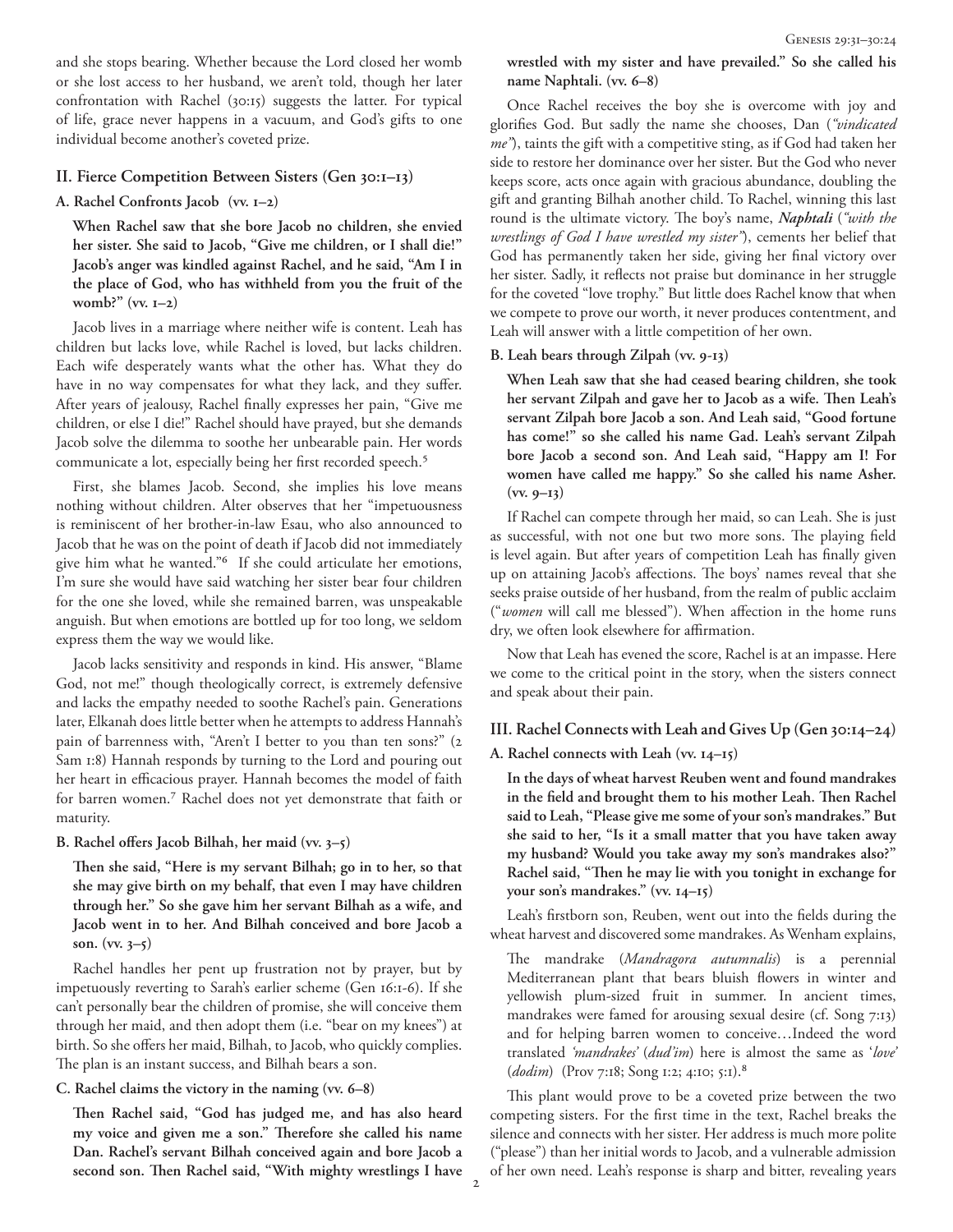Can Children Make you Happy? Ask Leah and Rachel

of pent up anger.<sup>9</sup> Rather than responding in kind, Rachel offers a compromise: one night with Jacob in return for "some" of the mandrakes. As Wenham suggests,

This one remark is an eye-opener. We are shown just how much Jacob is favoring Rachel over Leah that she is prepared for just one night to give away her mandrakes. But it also shows how desperate Rachel is for children; though Bilhah has borne her children and she has adopted them giving them names that express her sense of triumph, she still really wants a child of her own.10

Though Leah's silence indicates "grudging consent" (Wenham) these sisters have had to connect with each other to address their weakness. When Jacob comes home weary after toiling on the harvest, Leah runs to greet him, joyfully anticipating a night of love.

#### **B. Leah waging love with Jacob (vv. 16–21)**

**When Jacob came from the field in the evening, Leah went out to meet him and said, "You must come in to me, for I have hired you with my son's mandrakes." So he lay with her that night. And God listened to Leah, and she conceived and bore Jacob a fifth son. Leah said, "God has given me my wages because I gave my servant to my husband." So she called his name Issachar. (vv. 16–18)**

Beaming with enthusiasm, Leah reveals her transaction. Jacob, who is probably too tired to figure it all out, merely complies. Though exhausted he still was potent, and the result is another pregnancy. But her fertility had nothing to do with the mandrakes, it was another gift of God, who listens to the oppressed. Leah names the son, Issachar, "man of hire," to seal the moment she was able "to buy" love. Painfully, every mention of the boy's name was a reminder his father was a "man hired" for love. Her following statement reveals she believes an earlier act of goodwill placed God in her debt, and this son was her reward. Terrible theology! But theological maturity is not a prerequisite for God's grace, and again, God gives more than she asks and doubles the blessing.

**And Leah conceived again, and she bore Jacob a sixth son. Then Leah said, "God has endowed me with a good endowment; now my husband will honor me, because I have borne him six sons." So she called his name Zebulun. Afterward she bore a daughter and called her name Dinah. (vv. 19–21)**

Leah names her sixth son, Zebulun, a derivative of the term *"endowment"* or *"gift."* Optimism returns, and Leah hopes these gifts will secure public recognition that she is a legal wife, if not her husband's affection. How could any husband not be moved to some emotional display when coming home to six boys! Then God adds another birth; this time a daughter whom she names Dinah (*"judgment, vindication"*). With seven (the number of perfection) children we can marvel at how God made this unloved woman the perfect mother! Though Leah may think the game is through, Rachel has one more turn at-bat. After years of prolonged agony, God acts on Rachel's behalf and opens her womb.

## **C. God remembers Rachel (vv. 22–24)**

**Then God remembered Rachel, and God listened to her and opened her womb. She conceived and bore a son and said, "God has taken away my reproach." And she called his name Joseph, saying, "May the Lord add to me another son!" (vv. 22–24)**

After three more years, God finally *"remembered"* Rachel. In Scripture, when God remembers someone it is not a casual "coming into the mind," as if God had forgotten them and now they have suddenly returned to his radar. It is the time **when God, who always had the individual close to his heart, descends from heaven to intervene on their behalf and dramatically altars the course of their history** (Gen 8:1; 19:29; 30:22; Exod 2:24). For Rachel, being remembered means she has become fertile and at long last bears a son. His name, Joseph, is pure praise not only for what God's removing her past shame, but also giving her a future hope for yet another son. This was not mere wishful thinking, but a weighty sense of what was real. With Joseph's birth, Jacob now has twelve children.

What an amazing text! Who would invent a story like this if they wanted to impress the nations with the origins of their faith? As Brueggemann explains, "two competitive sisters, a husband caught between them, and an exploitive father-in-law are **not** the most likely data for narratives of faith."11 What are we to make of the gift of children and the role they play in the kingdom of God?

#### **IV. Reflections on Children and Happiness**

#### **A. God's gifts of grace**

## *1. God hears the oppressed and intervenes with gifts of grace*

Our text opens with God "seeing" and ends with God "remembering." He drives all the action and intervenes to care for these hurting women. He grants these daughters priceless gifts of children just because he loves them. The fact that every requested pregnancy is immediately followed by an unsolicited second, is the supreme way of showing God is unfathomably generous. These indescribable gifts also give Rachel and Leah a voice. The two daughters, who never had a voice with their father, become the primary voice in this text. And we learn how precious it is for the Father to hear a daughter's voice. Though their theological expression is imperfect, he keeps loving them with more gifts. This is truly God's grace at work.

#### *2. Competition blinds us to God's love*

But sadly, competition blinds these sisters blinds to the purity of God's good gifts. They twist his gifts from expressions of love in their own right, to vehicles to possess something more precious to them than God's love. How sad that the *"divine"* becomes captive to the *"human."* This blocks our souls from experiencing the liberating freedom of God's love. God must often resort to extreme measures to root it out. How long must it take us to learn that "wrestling" and "competing" for human love will never make us content. Even when we win, it is never *enough*. Like Rachel and Leah, our greatest theological discoveries will come from crushed expectations.

## *3. When Rachel gives up, she opens up*

The turning point occurs when Rachel is forced to connect and give a gift to her sister. When she gives up, she opens up to God's grace. After she patiently waits through three more pregnancies by her sister, Rachel conceives and bears a son. Joseph dries "the tears of the long lost mother years, the silent father fears, and lonely road where no one hears."12 Experiencing God's love in her womb, Rachel no longer keeps score. It is enough. Rachel's radical faith becomes a mirror to Jacob showing grace is a gift, not a thing to grasp,<sup>13</sup> and it becomes the dramatic pivot point in the entire Jacob story. As Rachel had to connect with her sister to find true joy, so will Jacob have to re-connect with his brother to see "the face of God."